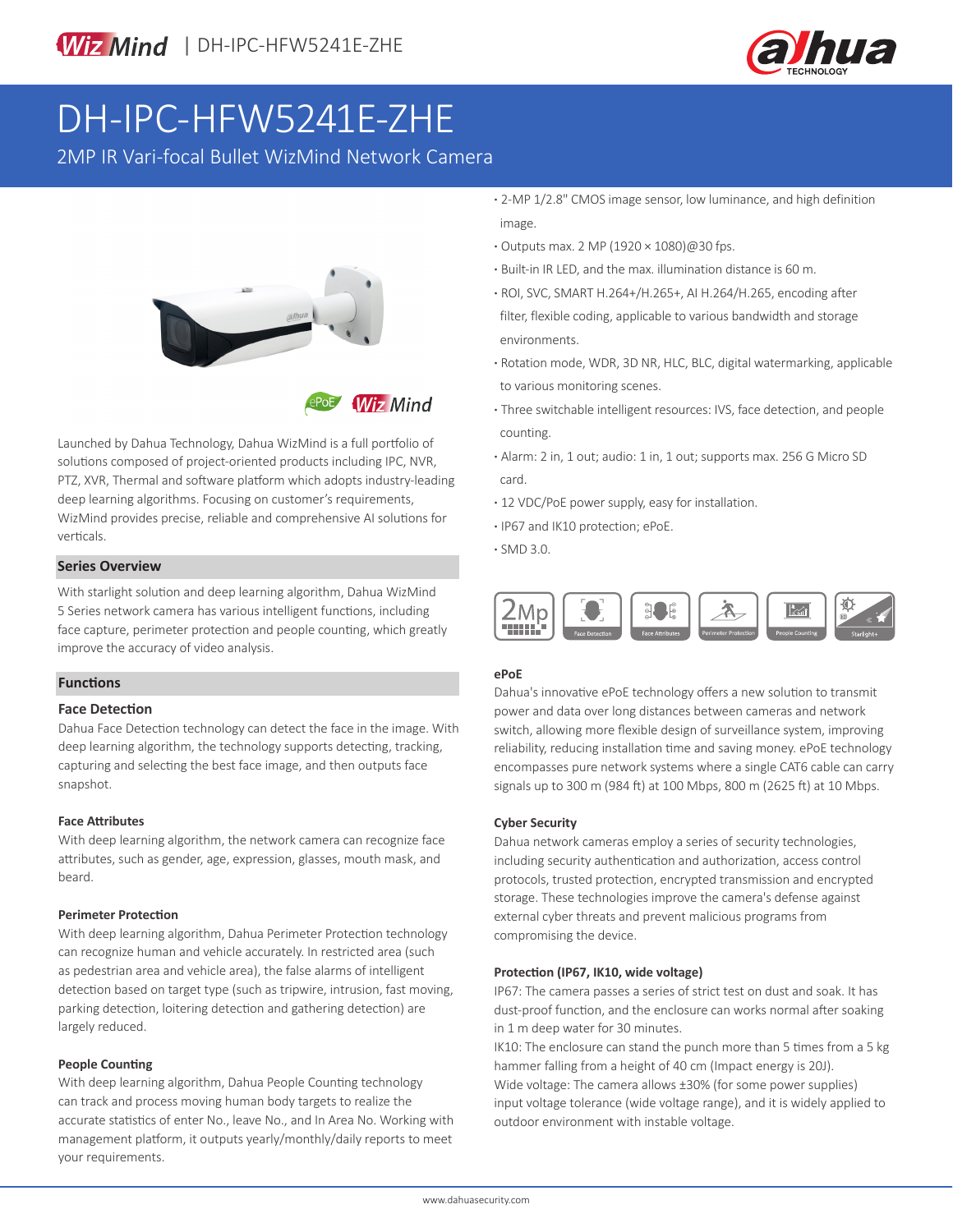# Wiz Mind | DH-IPC-HFW5241E-ZHE

### **Technical Specification**

| Camera                          |      |                                                                                           |                       |                      |                               |
|---------------------------------|------|-------------------------------------------------------------------------------------------|-----------------------|----------------------|-------------------------------|
| <b>Image Sensor</b>             |      | 1/2.8" CMOS                                                                               |                       |                      |                               |
| Max. Resolution                 |      | 1920 (H) × 1080 (V)                                                                       |                       |                      |                               |
| <b>ROM</b>                      |      | 128 MB                                                                                    |                       |                      |                               |
| <b>RAM</b>                      |      | 512 MB                                                                                    |                       |                      |                               |
| <b>Scanning System</b>          |      | Progressive                                                                               |                       |                      |                               |
| <b>Electronic Shutter Speed</b> |      | Auto/Manual 1/3 s-1/100,000 s                                                             |                       |                      |                               |
| Min. Illumination               |      | 0.002 lux@F1.5 (Color, 30 IRE)<br>0.0002 lux@F1.5 (B/W, 30 IRE)<br>0 lux (Illuminator on) |                       |                      |                               |
| S/N Ratio                       |      | $>56$ dB                                                                                  |                       |                      |                               |
| <b>Illumination Distance</b>    |      | 60 m (196.85 ft) (IR)                                                                     |                       |                      |                               |
| Illuminator On/Off Control      |      | Auto                                                                                      |                       |                      |                               |
| <b>Illuminator Number</b>       |      | 4 (IR LED)                                                                                |                       |                      |                               |
| Pan/Tilt/Rotation Range         |      | Pan: 0°-360°<br>Tilt: 0°-90°<br>Rotation: 0°-360°                                         |                       |                      |                               |
| Lens                            |      |                                                                                           |                       |                      |                               |
| Lens Type                       |      | Motorized vari-focal                                                                      |                       |                      |                               |
| Lens Mount                      |      | $\phi$ 14                                                                                 |                       |                      |                               |
| Focal Length                    |      | 2.7 mm-13.5 mm                                                                            |                       |                      |                               |
| Max. Aperture                   |      | F1.5                                                                                      |                       |                      |                               |
| <b>Field of View</b>            |      | Horizontal: 109°-30°<br>Vertical: 57°-17°<br>Diagonal: 131°-35°                           |                       |                      |                               |
| <b>Iris Control</b>             |      | Auto                                                                                      |                       |                      |                               |
| Close Focus Distance            |      | $0.8$ m (2.62 ft)                                                                         |                       |                      |                               |
| <b>DORI</b><br>Distance         | Lens | Detect                                                                                    | Observe               | Recognize            | Identify                      |
|                                 | W    | 44.1 m<br>(144.69 ft)                                                                     | 17.6 m<br>(57.74 ft)  | 8.8 m<br>(28.87 ft)  | 4.4 m<br>$(14.44 \text{ ft})$ |
|                                 | Τ    | 146.2 m<br>(479.66 ft)                                                                    | 58.4 m<br>(191.60 ft) | 29.2 m<br>(85.80 ft) | 14.6 m<br>(47.90 ft)          |
|                                 |      |                                                                                           |                       |                      |                               |

### Smart Event

| <b>IVS</b>                 | Abandoned object; missing object                                                                                                                                                                                                                                                                                                                                                                                                                                                                                           |  |  |  |
|----------------------------|----------------------------------------------------------------------------------------------------------------------------------------------------------------------------------------------------------------------------------------------------------------------------------------------------------------------------------------------------------------------------------------------------------------------------------------------------------------------------------------------------------------------------|--|--|--|
| <b>Heat Map</b>            | Yes                                                                                                                                                                                                                                                                                                                                                                                                                                                                                                                        |  |  |  |
| Professional, intelligent  |                                                                                                                                                                                                                                                                                                                                                                                                                                                                                                                            |  |  |  |
| IVS (Perimeter Protection) | Intrusion, tripwire, fast moving (the three functions<br>support the classification and accurate detection<br>of vehicle and human); loitering detection, people<br>gathering, and parking detection                                                                                                                                                                                                                                                                                                                       |  |  |  |
| <b>SMD 3.0</b>             | Less false alarm, longer detection distance                                                                                                                                                                                                                                                                                                                                                                                                                                                                                |  |  |  |
| <b>Face Detection</b>      | Face detection; track; snapshot; snapshot optimization;<br>optimal face snapshot upload; face enhancement; face<br>exposure; face attributes extraction including 6 attributes<br>(gender, age, glasses, expressions, mask, and beard) and<br>8 expressions (angry, sad, disgusted, scared, surprised,<br>calm, happy, confused); face snapshot set as face or<br>one-inch photo; snapshot strategies (real-time snapshot,<br>quality priority and optimization snapshot); face angle<br>filter; optimization time setting |  |  |  |
|                            |                                                                                                                                                                                                                                                                                                                                                                                                                                                                                                                            |  |  |  |

| <b>People Counting</b>         | Tripwire people counting and people counting in area;<br>generating and exporting report (day/month/year);<br>queue management; 4 rules can be set for tripwire,<br>people counting in area and queue management                                                                                                                                                                                                                                                                                     |  |  |
|--------------------------------|------------------------------------------------------------------------------------------------------------------------------------------------------------------------------------------------------------------------------------------------------------------------------------------------------------------------------------------------------------------------------------------------------------------------------------------------------------------------------------------------------|--|--|
| <b>Smart Search</b>            | Work together with Smart NVR to perform refine<br>intelligent search, event extraction and merging to event<br>videos                                                                                                                                                                                                                                                                                                                                                                                |  |  |
| Video                          |                                                                                                                                                                                                                                                                                                                                                                                                                                                                                                      |  |  |
| Video Compression              | H.265; H.264; H.264H; H.264B; MJPEG (Only supported<br>by the sub stream)                                                                                                                                                                                                                                                                                                                                                                                                                            |  |  |
| <b>Smart Codec</b>             | Smart H.265+; Smart H.264+                                                                                                                                                                                                                                                                                                                                                                                                                                                                           |  |  |
| AI Coding                      | AI H.265; AI H.264                                                                                                                                                                                                                                                                                                                                                                                                                                                                                   |  |  |
| Video Frame Rate               | Main stream: 1920 × 1080@(1 fps-25/30 fps)<br>Sub stream: D1@(1 fps-25/30 fps)<br>Third stream: 1080p@(1 fps-25/30 fps)<br>*The values above are the max. frame rates of each<br>stream; for multiple streams, the values will be subjected<br>to the total encoding capacity.                                                                                                                                                                                                                       |  |  |
| <b>Stream Capability</b>       | 3 streams                                                                                                                                                                                                                                                                                                                                                                                                                                                                                            |  |  |
| Resolution                     | 1080p (1920 × 1080); 1.3M (1280 × 960); 720p (1280<br>× 720); D1 (704 × 576/704 × 480); VGA (640 × 480); CIF<br>$(352 \times 288/352 \times 240)$                                                                                                                                                                                                                                                                                                                                                    |  |  |
| <b>Bit Rate Control</b>        | CBR/VBR                                                                                                                                                                                                                                                                                                                                                                                                                                                                                              |  |  |
| Video Bit Rate                 | H.264: 32 kbps-8192 kbps<br>H.265: 32 kbps-8192 kbps                                                                                                                                                                                                                                                                                                                                                                                                                                                 |  |  |
| Day/Night                      | Auto(ICR)/Color/B/W                                                                                                                                                                                                                                                                                                                                                                                                                                                                                  |  |  |
| BLC                            | Yes                                                                                                                                                                                                                                                                                                                                                                                                                                                                                                  |  |  |
| HLC                            | Yes                                                                                                                                                                                                                                                                                                                                                                                                                                                                                                  |  |  |
| <b>WDR</b>                     | 120 dB                                                                                                                                                                                                                                                                                                                                                                                                                                                                                               |  |  |
| Scene Self-adaptation<br>(SSA) | Yes                                                                                                                                                                                                                                                                                                                                                                                                                                                                                                  |  |  |
| White Balance                  | Auto; natural; street lamp; outdoor; manual; regional<br>custom                                                                                                                                                                                                                                                                                                                                                                                                                                      |  |  |
| Gain Control                   | Auto; manual                                                                                                                                                                                                                                                                                                                                                                                                                                                                                         |  |  |
| Noise Reduction                | 3D NR                                                                                                                                                                                                                                                                                                                                                                                                                                                                                                |  |  |
| <b>Motion Detection</b>        | OFF/ON (4 areas, rectangular)                                                                                                                                                                                                                                                                                                                                                                                                                                                                        |  |  |
| Region of Interest (RoI)       | Yes (4 areas)                                                                                                                                                                                                                                                                                                                                                                                                                                                                                        |  |  |
| <b>Image Stabilization</b>     | Electronic Image Stabilization (EIS)                                                                                                                                                                                                                                                                                                                                                                                                                                                                 |  |  |
| <b>Smart Illumination</b>      | Yes                                                                                                                                                                                                                                                                                                                                                                                                                                                                                                  |  |  |
| Defog                          | Yes                                                                                                                                                                                                                                                                                                                                                                                                                                                                                                  |  |  |
| <b>Image Rotation</b>          | 0°/90°/180°/270°                                                                                                                                                                                                                                                                                                                                                                                                                                                                                     |  |  |
| Mirror                         | Yes                                                                                                                                                                                                                                                                                                                                                                                                                                                                                                  |  |  |
| <b>Privacy Masking</b>         | 8 areas                                                                                                                                                                                                                                                                                                                                                                                                                                                                                              |  |  |
| Audio                          |                                                                                                                                                                                                                                                                                                                                                                                                                                                                                                      |  |  |
| <b>Audio Compression</b>       | PCM; G.711a; G.711Mu; G.726; G.723                                                                                                                                                                                                                                                                                                                                                                                                                                                                   |  |  |
| Alarm                          |                                                                                                                                                                                                                                                                                                                                                                                                                                                                                                      |  |  |
| Alarm Event                    | No SD card; SD card full; SD card error; network<br>disconnection; IP conflict; illegal access; motion<br>detection; video tampering; defocus detection; tripwire;<br>intrusion; fast moving; abandoned object; missing<br>object; loitering detection; people gathering; parking<br>detection; scene changing; input error; voltage detection;<br>face detection; people counting in area; stay detection;<br>people counting; people number error detection; queue<br>management; intensity change |  |  |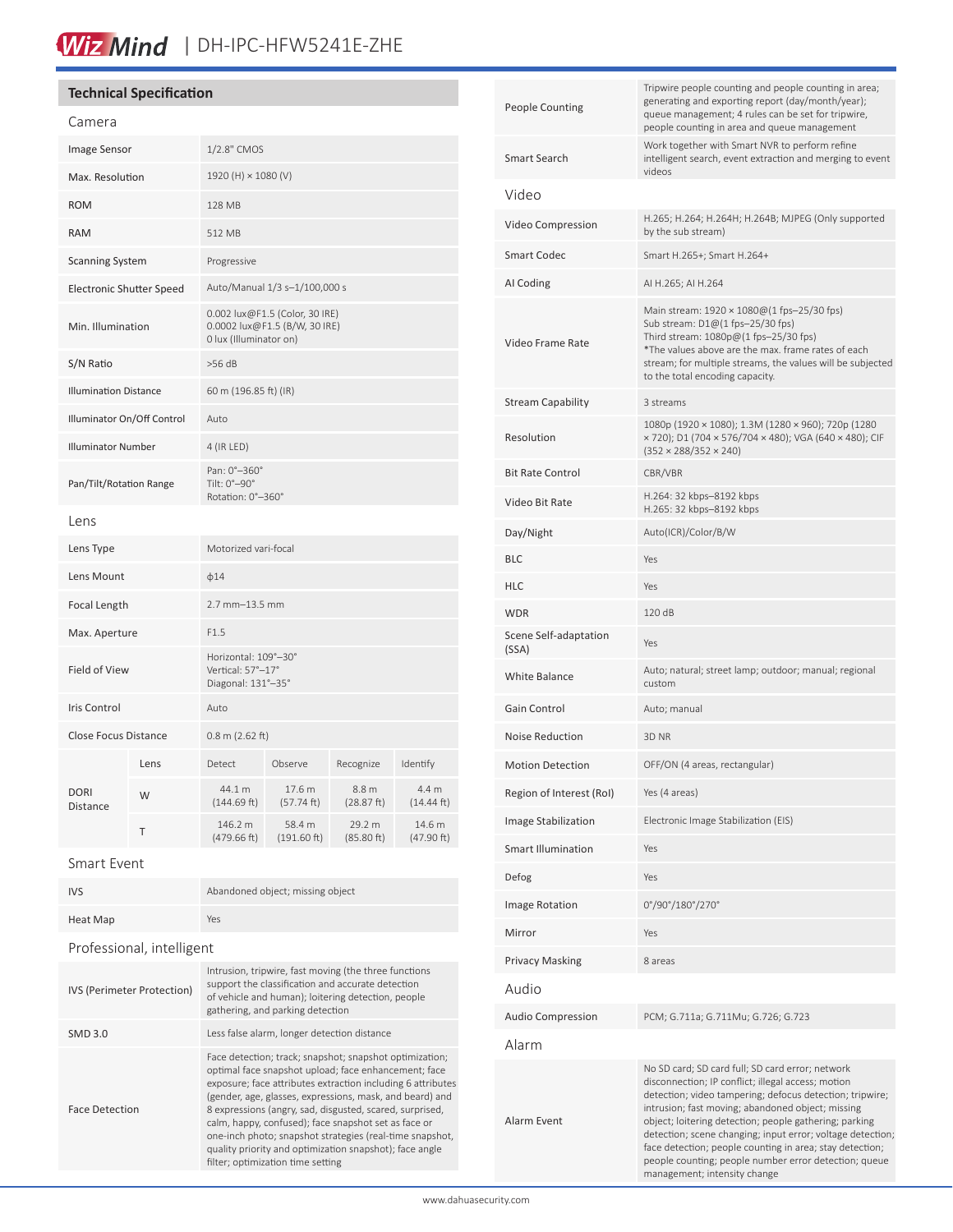# Wiz Mind | DH-IPC-HFW5241E-ZHE

#### Network

| Network Port                 | RJ-45 (10/100 Enhancement Base-T)                                                                                                                                                                                                                                     |  |  |
|------------------------------|-----------------------------------------------------------------------------------------------------------------------------------------------------------------------------------------------------------------------------------------------------------------------|--|--|
| SDK and API                  | Yes                                                                                                                                                                                                                                                                   |  |  |
| <b>Cyber Security</b>        | Video encryption; firmware encryption; configuration<br>encryption; Digest; WSSE; account lockout; security logs;<br>IP/MAC filtering; generation and importing of X.509<br>certification; syslog; HTTPS; 802.1x; trusted boot; trusted<br>execution; trusted upgrade |  |  |
| Network Protocol             | IPv4; IPv6; HTTP; TCP; UDP; ARP; RTP; RTSP; RTCP; RTMP;<br>SMTP; FTP; SFTP; DHCP; DNS; DDNS; QoS; UPnP; NTP;<br>Multicast; ICMP; IGMP; NFS; SAMBA; PPPoE; SNMP;<br>Bonjour                                                                                            |  |  |
| Interoperability             | ONVIF (Profile S/Profile G/Profile T); CGI; P2P; Milestone                                                                                                                                                                                                            |  |  |
| User/Host                    | 20 (Total bandwidth: 88 M)                                                                                                                                                                                                                                            |  |  |
| Storage                      | FTP; SFTP; Micro SD card (support max. 256 GB); NAS                                                                                                                                                                                                                   |  |  |
| <b>Browser</b>               | IE: IE8 and later<br>Chrome<br>Firefox                                                                                                                                                                                                                                |  |  |
| Management Software          | Smart PSS, DSS, DMSS                                                                                                                                                                                                                                                  |  |  |
| Mobile Client                | iOS; Android                                                                                                                                                                                                                                                          |  |  |
| Certification                |                                                                                                                                                                                                                                                                       |  |  |
| Certifications               | CE-LVD: EN 62368-1<br>CE-EMC: Electromagnetic Compatibility Directive<br>2014/30/EU<br>FCC: 47 CFR FCC Part 15, Subpart B<br>UL/CUL: UL60950-1 CAN/CSA C22.2 No.60950-1-07                                                                                            |  |  |
| Port                         |                                                                                                                                                                                                                                                                       |  |  |
| Audio Input                  | 1 channel (RCA port)                                                                                                                                                                                                                                                  |  |  |
| <b>Audio Output</b>          | 1 channel (RCA port)                                                                                                                                                                                                                                                  |  |  |
| Alarm Input                  | 2 channels in: 5 mA 3-5 VDC                                                                                                                                                                                                                                           |  |  |
| Alarm Output                 | 1 channel out: 300 mA 12 VDC                                                                                                                                                                                                                                          |  |  |
| Power                        |                                                                                                                                                                                                                                                                       |  |  |
| Power Supply                 | 12 VDC (±30%); PoE+ (802.3at); ePoE                                                                                                                                                                                                                                   |  |  |
| Power Consumption            | Basic: 2.5 W (12 VDC); 3.2 W (PoE)<br>Max. (max. stream + IR LED + focus): 11.6 W (12 VDC);<br>14.6 W (PoE)Heat: 10.3 W (12 VDC); 12.5 W (PoE)                                                                                                                        |  |  |
| Environment                  |                                                                                                                                                                                                                                                                       |  |  |
| <b>Operating Temperature</b> | $-30$ °C to +60 °C (-22 °F to +140 °F)                                                                                                                                                                                                                                |  |  |
| <b>Operating Humidity</b>    | ≤95%                                                                                                                                                                                                                                                                  |  |  |
| Storage Temperature          | -40 °C to +60 °C (-40 °F to +140 °F)                                                                                                                                                                                                                                  |  |  |
| Protection                   | IP67; IK10                                                                                                                                                                                                                                                            |  |  |
| Structure                    |                                                                                                                                                                                                                                                                       |  |  |
| Casing                       | Metal + plastic                                                                                                                                                                                                                                                       |  |  |
| <b>Product Dimensions</b>    | 273.2 mm × 95 mm × 95 mm (10.76" × 3.74" × 3.74")<br>$(L \times W \times H)$                                                                                                                                                                                          |  |  |
| Net Weight                   | 1110 g (2.45 lb)                                                                                                                                                                                                                                                      |  |  |
| <b>Gross Weight</b>          | 1510 g (3.33 lb)                                                                                                                                                                                                                                                      |  |  |

| <b>Ordering Information</b> |                      |                                                         |  |  |  |
|-----------------------------|----------------------|---------------------------------------------------------|--|--|--|
| Type                        | Model                | Description                                             |  |  |  |
| 2MP Camera                  | DH-IPC-HEW5241FP-7HF | 2MP IR Vari-focal Bullet WizMind<br>Network Camera, PAL |  |  |  |
|                             | <b>PFA152-F</b>      | Pole Mount Bracket                                      |  |  |  |
|                             | <b>PFA121</b>        | Junction Box                                            |  |  |  |
| Accessories<br>(optional)   | <b>PFM321D</b>       | 12 VDC 1A Power Adapter                                 |  |  |  |
|                             | LR1002-1ET/1EC       | Single-port Long Reach Ethernet<br>over Coax Extender   |  |  |  |
|                             | <b>PFM900-F</b>      | Integrated Mount Tester                                 |  |  |  |

### **Accessories**

### Optional:



Pole Mount Bracket



PFA121 Junction Box



#### PFM321D 12 VDC 1A Power Adapter



LR1002-1ET/1EC Single-port Long Reach Ethernet over Coax Extender

PFM900-E Integrated Mount Tester